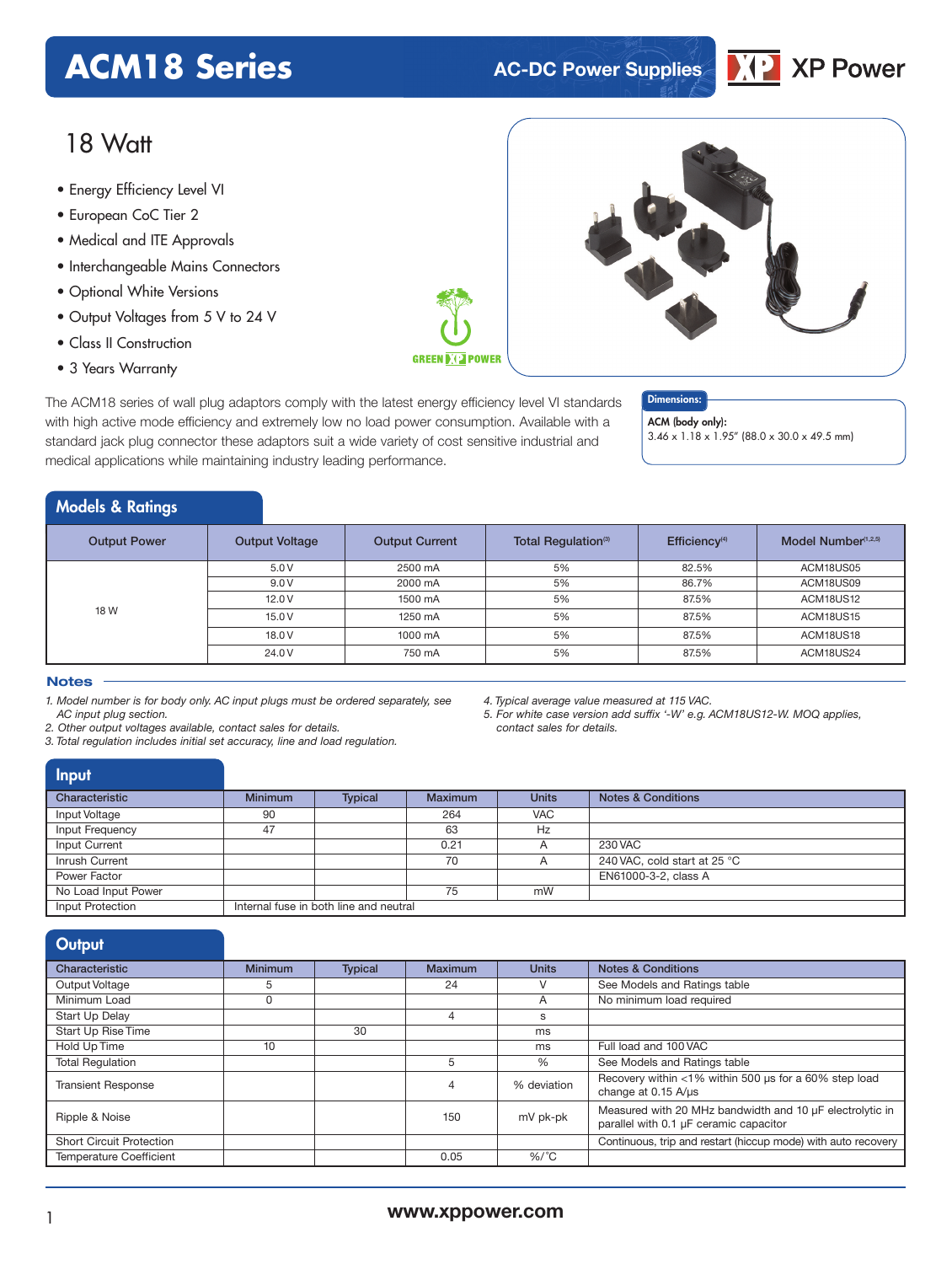# **ACM18 Series**

# **AC-DC Power Supplies**



**General** 

| Characteristic             | <b>Minimum</b> | <b>Typical</b> | <b>Maximum</b> | <b>Units</b> | <b>Notes &amp; Conditions</b>                                                                |
|----------------------------|----------------|----------------|----------------|--------------|----------------------------------------------------------------------------------------------|
| Efficiency                 |                | 87             |                | %            | Typical average of efficiencies measured at 25%, 50%, 75%<br>and 100% load and 115 VAC input |
| <b>Energy Efficiency</b>   |                |                |                |              | Level VI                                                                                     |
| Isolation                  | 4000           |                |                | <b>VAC</b>   | Input to Output, 2 x MOPP                                                                    |
| Leakage Current            |                | 30             | 100            | uA           | At 264 VAC, 60 Hz, from output to ground                                                     |
| <b>Switching Frequency</b> | 24             |                | 70             | kHz          | Variable                                                                                     |
| Mean Time Between Failure  | 250            |                |                | kHrs         | MIL-HDBK-217F at 25 °C GB                                                                    |
| Weight                     |                | 0.35(160)      |                | Ib(g)        | Body only                                                                                    |

# **Environmental**

| Characteristic               | <b>Minimum</b> | <b>Typical</b> | Maximum | <b>Units</b> | <b>Notes &amp; Conditions</b>                           |
|------------------------------|----------------|----------------|---------|--------------|---------------------------------------------------------|
| <b>Operating Temperature</b> |                |                | $+60$   | °C           | Derate from 100% load at 40 °C to 50% load at 60 °C     |
| Storage Temperature          | $-20$          |                | $+85$   | °C           |                                                         |
| <b>Operating Humidity</b>    |                |                | 90      | %            | RH, non-condensing                                      |
| <b>Operating Altitude</b>    |                |                | 5000    | m            |                                                         |
| Cooling                      |                |                |         |              | Natural convection                                      |
| Shock                        |                |                |         |              | 1 m drop onto concrete on each of 6 axes, non operating |
| Vibration                    | 10             |                | 300     | Hz           | 2 g, 0.3 decades/min, 15 mins for each of 3 axes        |

# EMC: Emissions

| <b>Phenomenon</b>       | <b>Standard</b> | <b>Test Level</b> | <b>Notes &amp; Conditions</b> |
|-------------------------|-----------------|-------------------|-------------------------------|
| Conducted               | EN55032         | Level B           |                               |
| Radiated                | EN55032         | Level B           |                               |
| <b>Harmonic Current</b> | EN61000-3-2     | Class A           |                               |
| Voltage Flicker         | EN61000-3-3     |                   |                               |

# EMC: Immunity

| Phenomenon                | <b>Standard</b> | <b>Test Level</b>         | <b>Criteria</b> | <b>Notes &amp; Conditions</b> |
|---------------------------|-----------------|---------------------------|-----------------|-------------------------------|
| <b>Medical Device EMC</b> | IEC60601-1-2    | Ed.4.0: 2014              | as below        |                               |
| Low Voltage PSU EMC       | EN61204-3       | High severity level       | as below        |                               |
| <b>ESD Immunity</b>       | EN61000-4-2     | ±8 kV contact, ±15 kV air | A               |                               |
| Radiated Immunity         | EN61000-4-3     | 10V/m                     | $\mathsf{A}$    |                               |
| EFT/Burst                 | EN61000-4-4     | Level 3                   | A               |                               |
| Surge                     | EN61000-4-5     | Level 2                   | A               |                               |
| Conducted Immunity        | EN61000-4-6     | 6V                        | A               |                               |
| <b>Magnetic Fields</b>    | EN61000-4-8     | 30 A/m                    | A               |                               |
|                           | EN61000-4-11    | Dip: 100% 10 ms           | A               |                               |
|                           |                 | Dip: 70% 500 ms           | B               |                               |
|                           |                 | Int: 100% 5000 ms         | B               |                               |
| Dips and Interruptions    |                 | Dip: 30% 25 AC Cycles     | A               |                               |
|                           | EN60601-1-2     | Int: 100% 0.5 AC Cycle    | A               | At 8 angles                   |
|                           |                 | Int: 100% 1 AC Cycle      | B               |                               |
|                           |                 | Int.: >95% 5000 ms        | B               |                               |

# Safety Approvals

| <b>Safety Agency</b> | <b>Safety Standard</b> | <b>Notes &amp; Conditions</b> |  |  |
|----------------------|------------------------|-------------------------------|--|--|
| UL                   | UL60950-1              |                               |  |  |
| <b>TUV</b>           | EN60950-1              |                               |  |  |
| CB                   | IEC60950-1             | Information Technology        |  |  |
| CE                   | <b>LVD</b>             |                               |  |  |
| UL                   | ANSI/AAMI ES 60601-1   |                               |  |  |
| <b>CSA</b>           | CSA C22.2 No. 60601    | Medical, 2 x MOPP             |  |  |
| <b>TUV</b>           | EN60601-1              |                               |  |  |
| CB                   | IEC60601-1             |                               |  |  |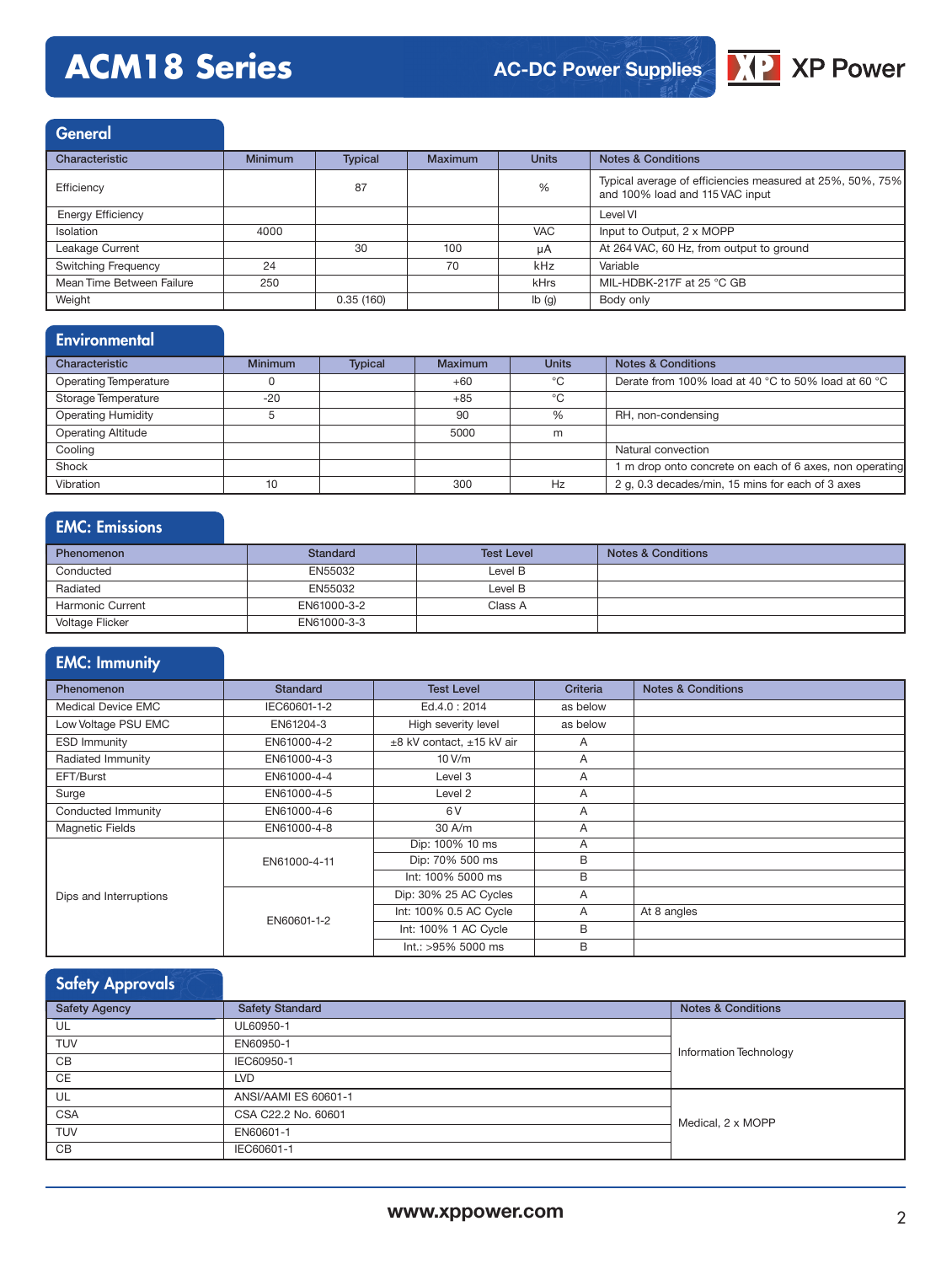# **ACM18 Series**

**AC-DC Power Supplies**



## Mechanical Details

### **ACM18USXX**



### **AC Input Plugs**

### **Black UK Plug: ACM PLUG UK White UK Plug: ACM PLUG UK W**

### **Black USA Plug: ACM PLUG US White USA Plug: ACM PLUG US W**



#### $\frac{1.25}{\pm 0.11}$  (±0.5) R3 ↑  $\overline{\phantom{a}}$ 1.16 (29.5) ±0.11 (±0.5)  $0.05(1.5) \pm 0.003(\pm 0.1)$  $\overline{\phantom{0}}$ R3  $0.24(6.3)$ <br>±0.003 (±0.1)  $0.35 (9.0) \pm 0.11 (\pm 0.5)$ 0.5 (12.7) ±0.007 (±0.2) ൳

0.66 (17.0) ±0.11 (±0.5)

 $\circ$